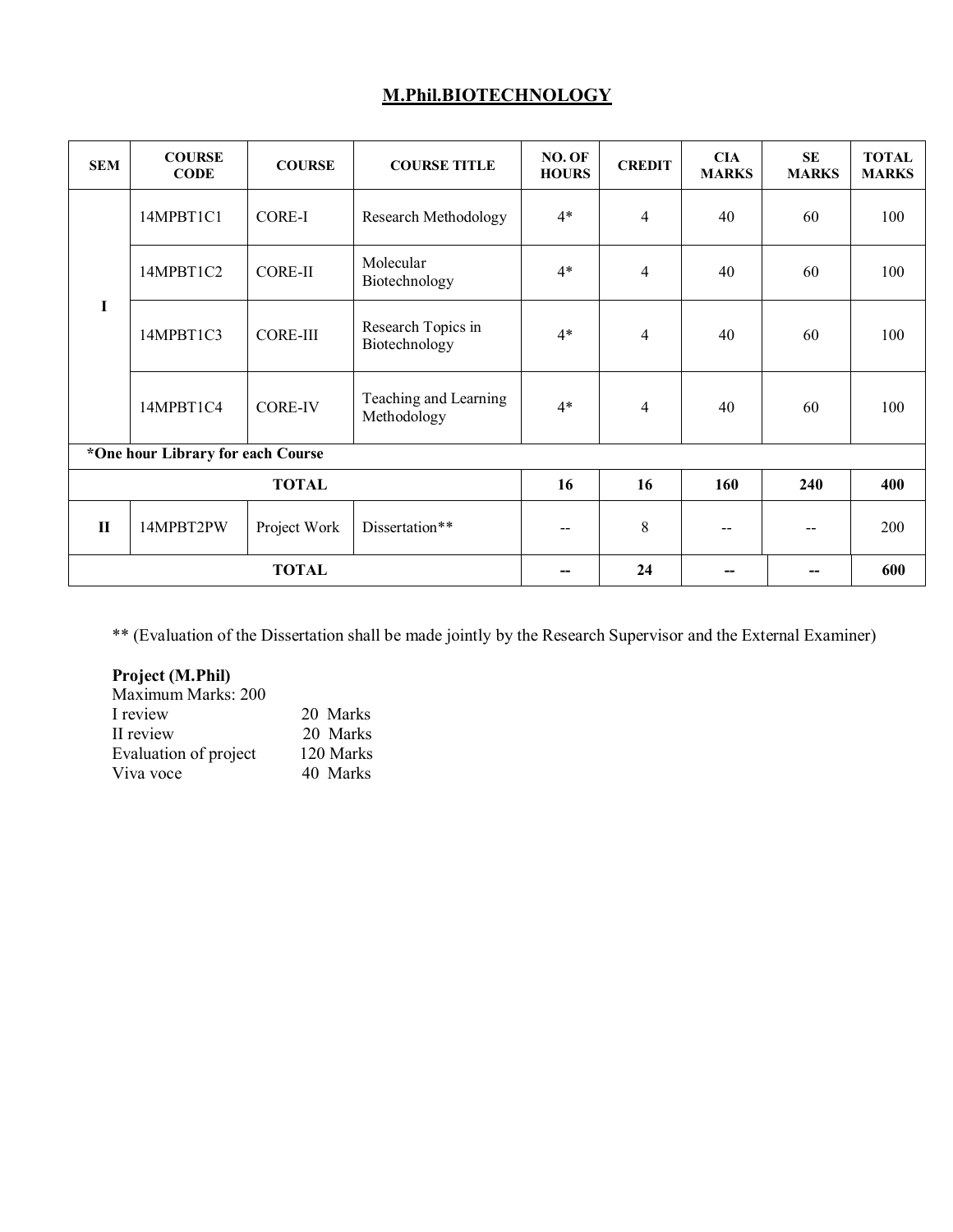# **SEMESTER I: CORE-I RESEARCH METHODOLOGY**

**Course Code: 14MPBT1C1 Max Marks: 100 Hours/Week: 4 Internal Marks: 40 Credit: 4 External Marks: 60**

### **Objectives:**

To understand the working principles, construction and applications of the instruments often used in the studies related to various disciplines of Biological Sciences and to understand the importance and the concept of Research and learn the techniques of paper writing and publication.

Selection of a research problem- experimental approach and research design, library and research documentation- literature review- sources of information- technical papers- peer reviewed journals-e-journals- citation index- impact factor- H-index - reference collection from internet- index card and arrangement of reference collected, Thesis writing- components of a thesis, preparation of research documents (abstracts, papers etc).<sup>#</sup>Thrust areas and research priorities in biotechnology at National and International levels<sup>#</sup>. Planning of research: Research proposals, time scheduling of research, available sources and generation of funds and facilities.

### **UNIT- II** 12 hours

Principles and applications of confocal microscope.Separation Techniques - Principles and application of thin layer chromatography,gel exclusion chromatography, ion exchange chromatography, affinity chromatography, Gas chromatography, high performance liquid chromatography and reverse phase chromatography. # Principles and applications of UV-Vis-FTIR-NMR-Mass spectroscopy,  $X - Ray$  Diffraction  $(XRD)$ #.

# **UNIT –III** 12 hours

Principles and applications of SDS- PAGE, 2D- gel electrophoresis, MALD1-TOF, gel documentation, Immunoelectrophoresis, Immunodiffusion, Immunoprecipitation – agglutination techniques. # Southern, Northern and Western blotting techniques, Molecular techniques - PCR, RFLP, RAPD, AFLP, DNA finger printing and DNA sequencing#.

### **UNIT – IV 12 hours**

 Introduction to IPR, Types of IP - Patents, Trademarks, Copyright and Related Rights, Industrial Design, Traditional Knowledge and Geographical Indications. Importance of IPR – patentable and non patentables, patenting life, legal protection of Biotechnological inventions. Objectives of the patent system - Basic, principles and general requirements of patent law.# Biotechnological inventions and patent law - Legal development - Patentable subjects and protection in Biotechnology.Introduction to ethics and bioethics#.Ethical limits of Animal use.

## **UNIT –V** 12 hours

 Principles and practice of statistical methods in biotechnological research; collection and tabulation of data; graphical and diagrammatic representation of data; basic statistics; Simple Correlation and regression analyses; significance tests: Chi- square test, student's t-test, ANOVA, Duncan's Multiple Range Test. # Bioinformatics: BLAST N and P, Gene discovery using EST#. Genbank Database- NCBI, EMBL and DDBJ. Protein sequence Database- Swiss Prot and PDB.

### **UNIT-I** 12 hours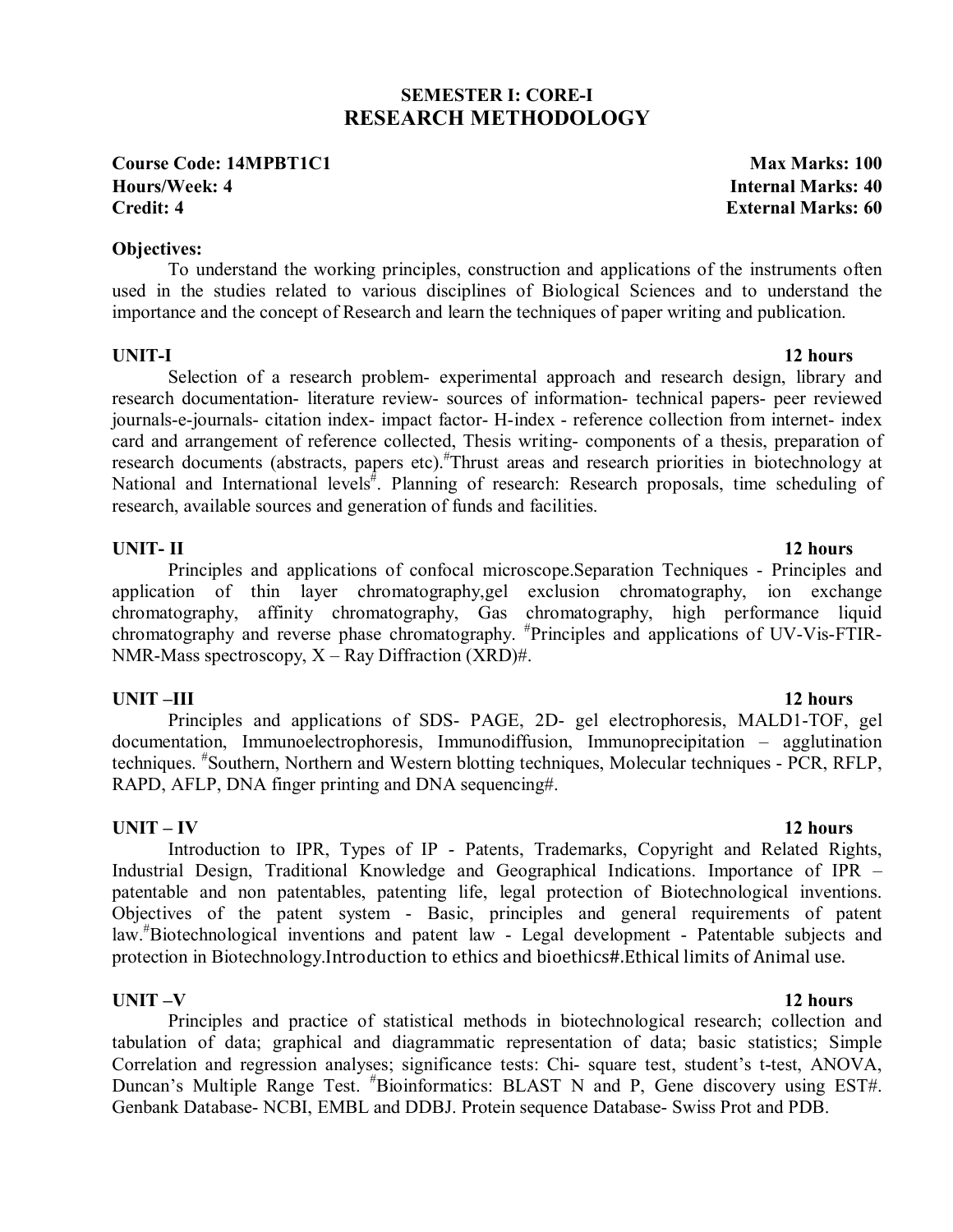# **## Self-study portion**

# **Text Bookss:**

- 1. Anderson, J; Durston,D and Poole, M. Thesis and Assignment writing. New Age International Pvt. Ltd, New Delhi.(1991).
- 2. David Freifelder and W.H.Freeman. Physical Biochemistry: Applications to Biochemistry and Molecular Biology (August 15,). - 2nd Edition and Co Ltd.(1982)
- 3. Gurdeep R Chatwal, Sham K Anand,. Instrumental methods of chemical analysis 2nd Edition; Himalaya Publishing House.(2007)
- 4. Jerrold H. Zar,.Biostatistical Analysis (4th edition), Prentice Hall publishers.(1998)
- 5. Prem S. Mann,. Introductory Statistics.FifthEdition.John Wiley and Sons (ASIA) Pvt. Ltd.(2004)

UNIT 1- CHAPTER 1, 3- T.B. 2 UNIT 2- CHAPTER 4- T.B. 2 UNIT 3- CHAPTER2, 3- T.B .3 UNIT 4- CHAPTER 5- T.B. 4 UNIT 5- CHAPTER1, 4- T.B. 1

# **Books for References:**

- 1. Veer BalaRastogi.,. Fundamentals of Biostatistics, Ane Books India, New Delhi. (2006)
- 2. Veerakumar, L., Bioinstrumentation, MJP Publishers, Chennai. (2006).
- 3. Washington, D.C., Conference of Biological Editors Style manual for Biological Journals, American Institute of Biological Science. (2000).
- 4. Wilson, K and Walker.J, Principles and techniques of practical- Biochemistry. (5th Edition), Cambridge University Press.(1999).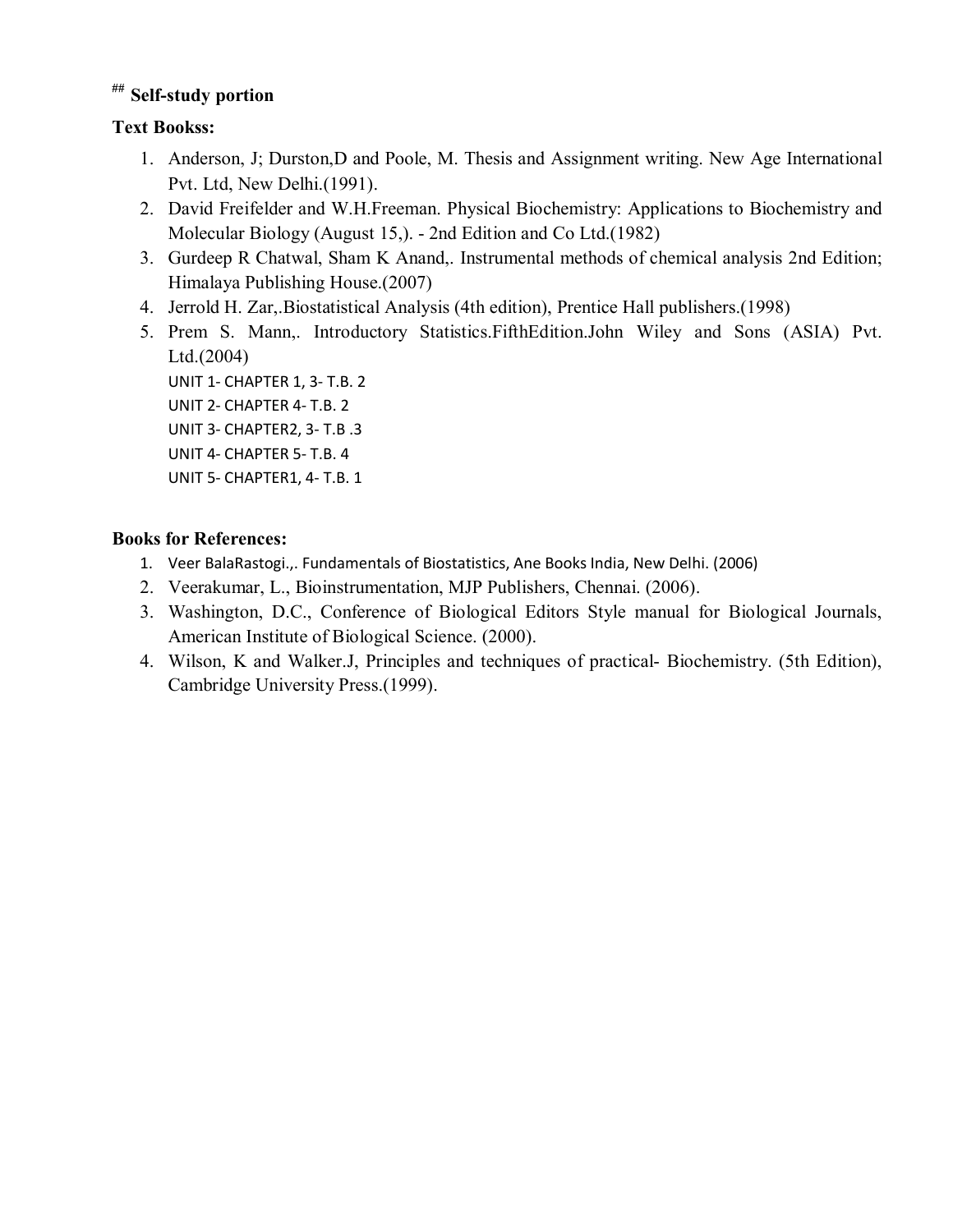# **SEMESTERI :CORE- II MOLECULAR BIOTECHNOLOGY**

**Course Code: 14MPBT1C2 Max.Marks: 100 Hours/Week: 4 Internal Marks: 40 Credit: 4 External Marks: 60**

**Objective:** 

To understand the basic structure and functioning of the genetic system and to understand the molecular basis.

**UNIT – I** 12 hours

**Fundamentals of Biotechnology:**Molecular Biotechnology Revolution, Emergence and Commercialization of Molecular Biotechnology, Concerns and Consequences, Prokaryotic and Eukaryotic Organisms, *E.coli, Saccharomyces cerevisiae*, # Secretion pathways in prokaryotic and Eukaryotic organisms#, Eukaryotic cells in culture.

## **UNIT II** 12 hours

**Human Genetics:**Modes of human inheritance, Genetic linkage and gene mapping, Comprehensive human linkage maps, Radiation Hybrid mapping, Human genome sequence, # Determining gene function- Functional gene cloning#, Positional candidate gene cloning,cDNA Microarray, Two hybrid system.

# **UNIT –III** 12 hours

**Protein Engineering**:AddingDisulfideBonds – T4 Lysozyme, Xylanase, Human Pancreatic ribonuclease. Changing Asparagine to other amino acids, Reducing the number of free sulfhydryl residues, Modifying metal cofactor requirements, Decreasing protease sensitivity, #Modifying protein specificity, Antibodies, Altering multiple properties - Subtilisin, peroxidase#.

# **UNIT IV** 12 hours

**Regulating the use of Biotechnology:**Regulating the use of Biotechnology, Regulating Recombinant DNA Technology – Regulating Food and Food ingredients – Chymosin, Tryptophan, Bovine Somatotropin; Deliberate Releases of GMOs.<sup>#</sup>Development of a policy for somatic cell gene therapy, Accumulation of Defective genes in future generations, Human germ line gene therapy#.

# $UNIT - V$  12 hours

 **Stem cells and Nanobiotechnology:** Stem Cells – types- Gene therapy. Cloning of animals. Stem cell therapy – reproductive cloning. Nanobiotechnology – self-assembly, Molecular motors. Biologically inspired nanotechnology – single molecule assays, atomic force microscopy, optical Tweezers, The good side of the viruses: Natures Nanotechnology.# Design issues of nanobiologicaldivises – imaging using nanotherapeutic contrast agents, magnetic resonance imaging (MRI), Nanoparticle contrast agents, nanobiotechnological contrast agent design# .Nanomedicineemerging area in nanobiotechnology.

**# # Self-study portion**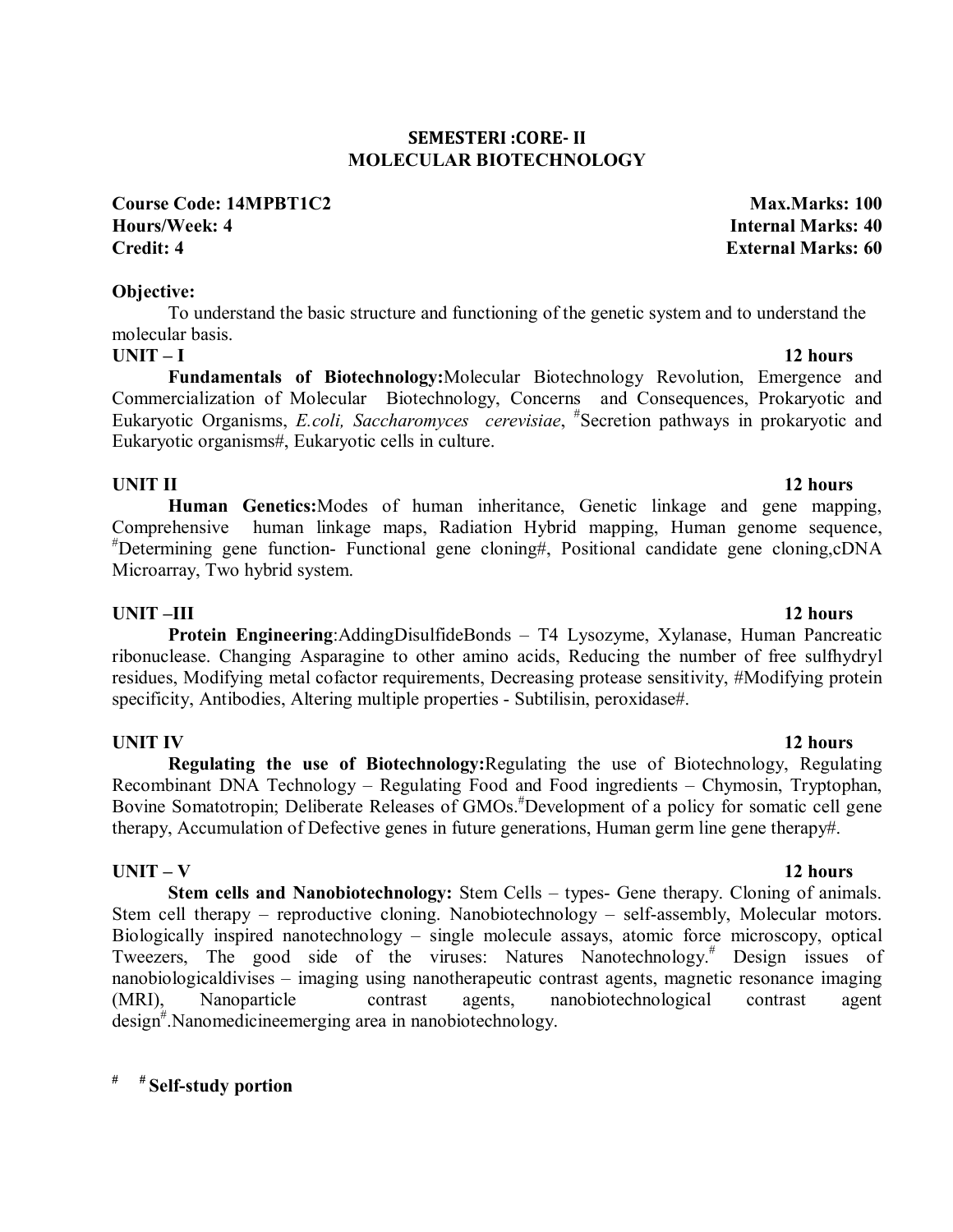# **Text Books:**

- 1. Allison LA., Fundamental Molecular Biology. John Wiley and Sons.(2007).
- 2. Ashok K. Chauhan and AjitVarma, I.K. International Publishing House Pvt. Ltd. New Delhi.(2009).
- 3. Bernard R.Glick, Jack, Pasternak Molecular Biotechnology. ASM Press.(2010).
- 4. Ian Freshney, Culture of Animal cells, 3rd Edition, John Wiley & Sons, Inc. publications.(2007).
- 5. James D.Watson, Michael Gilman, Jan A. Witrowski, Mark Zoller.An Overview of recombinant DNA technology and surveys advances in recombinant molecular genetics, Experimental methods and their results. W.H. Freeman.(1992)

UNIT1- CHAPTER 2, 6- T.B-3 UNIT2- CHAPTER 4- T.B -3 UNIT3 – CHAPTER3- T.B-2 UNIT4- CHAPTER 1- T.B-5 UNIT5- CHAPTER9- T.B-2

## **Books for References:**

- 6. James D.Watson. Molecular Biology of the gene. Pearson Education India.(1976).
- 7. Jin Xions. Essential Bioinformatics. Cambridge University Press. (1998).
- 8. William S.Klug, Michael R.Cummings. Concepts of genetics. Pearson Education India.(1986).
- 9. Wink M., An introduction to Molecular Biotechnology. John Wiley and Sons.(2006).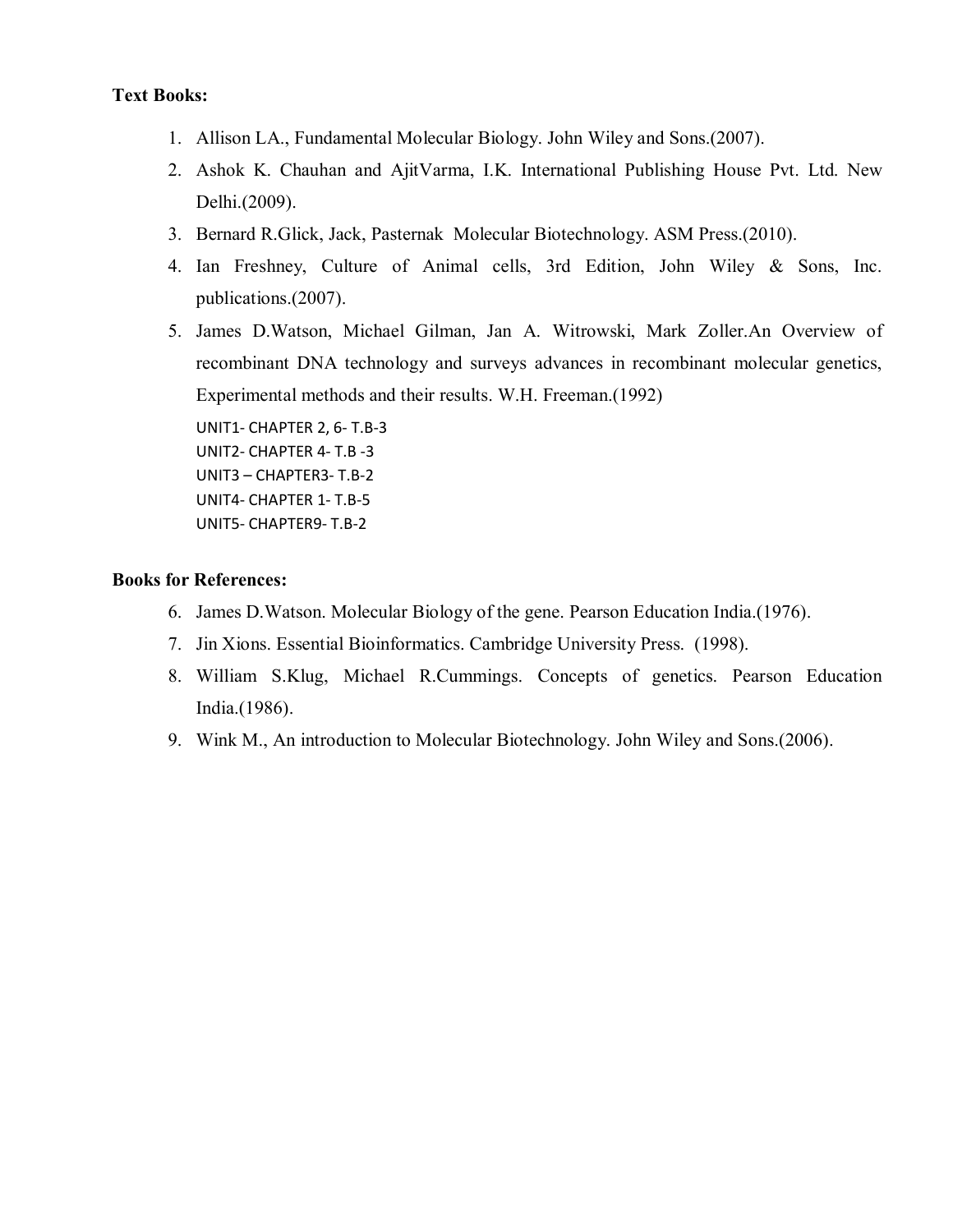### **SEMESTER I: CORE-IV**

### **TEACHING AND LEARNING METHODOLOGY**

**Course Code: 14MPBT1C4 Max Marks:100 Hours/Week: 4 Internal Mark: 40 Credit: 4** External Mark: 60

### **Objectives:**

To understand and study the modern method of teaching and learning technique.

### **UNIT – I** 12 hours

**Computer application skills:** Internet –meaning – importance-types of networking-LAN, WAN, MAN-internet- website and webpage's, internet connectively – Browsing the internet-Browsing software-URL addresses, search engines, exploring websites and downloading materials from websites, power point-creating a presentation - slide preparation-#popular websites for data collection in Biotechnology, MS Excel- Statistical packages<sup>#</sup>-SPSS.

### **UNIT – II** 12 hours

**Communication and Interaction:** The theory of communication-communication cycle-Types of communication, communication and language, communication in the class room, Lecture and Lecture demonstration as communication. Interaction methods –Interaction analysis, observation schedule and record.<sup>#</sup>Bale's interaction process categories – Flander's system of interaction analysis – verbal interaction category system<sup>#</sup>.Reciprocal category system  $-$  Equivalent talk categories.

### **UNIT – III** 12 hours

**Education skill:** Psychology – Definition-Nature- Meaning of educational Psychology – Definition – Nature – Scope. Teaching and learning – meaning – characteristics – effective teaching – concept of learning – comparison between teaching and learning.# Mental health –Frustration – concept of adjustment – Defence mechanism – Mental hygiene#.

## **UNIT – IV 12 hours**

**Uses of teaching strategies:** Group methods of instruction – lecture – demonstration – seminars – workshops – case analysis – panel discussion – team teaching - individual approaches – Teleconferencing – Video conferencing – Description – Advantages – # Micro teaching – Characteristics of Micro teaching – Teaching skills – Programmed Instruction – ICT enabled teaching – Language Laboratory#.

### $UNIT - V$  12 hours

**Educational Technology:** Educational technology – definition – objectives – teaching technology – characteristics of teaching technology – behavioural technology – pedagogy of teaching – General advantage of using teaching aids – Broad classification of teaching aids – "Hardware and software in teaching aids<sup>#</sup>. Instructional media – media attribution – multimedia and instructional development – Multimedia centre – uses and abuses of multimedia.

# **# # Self-study portion**